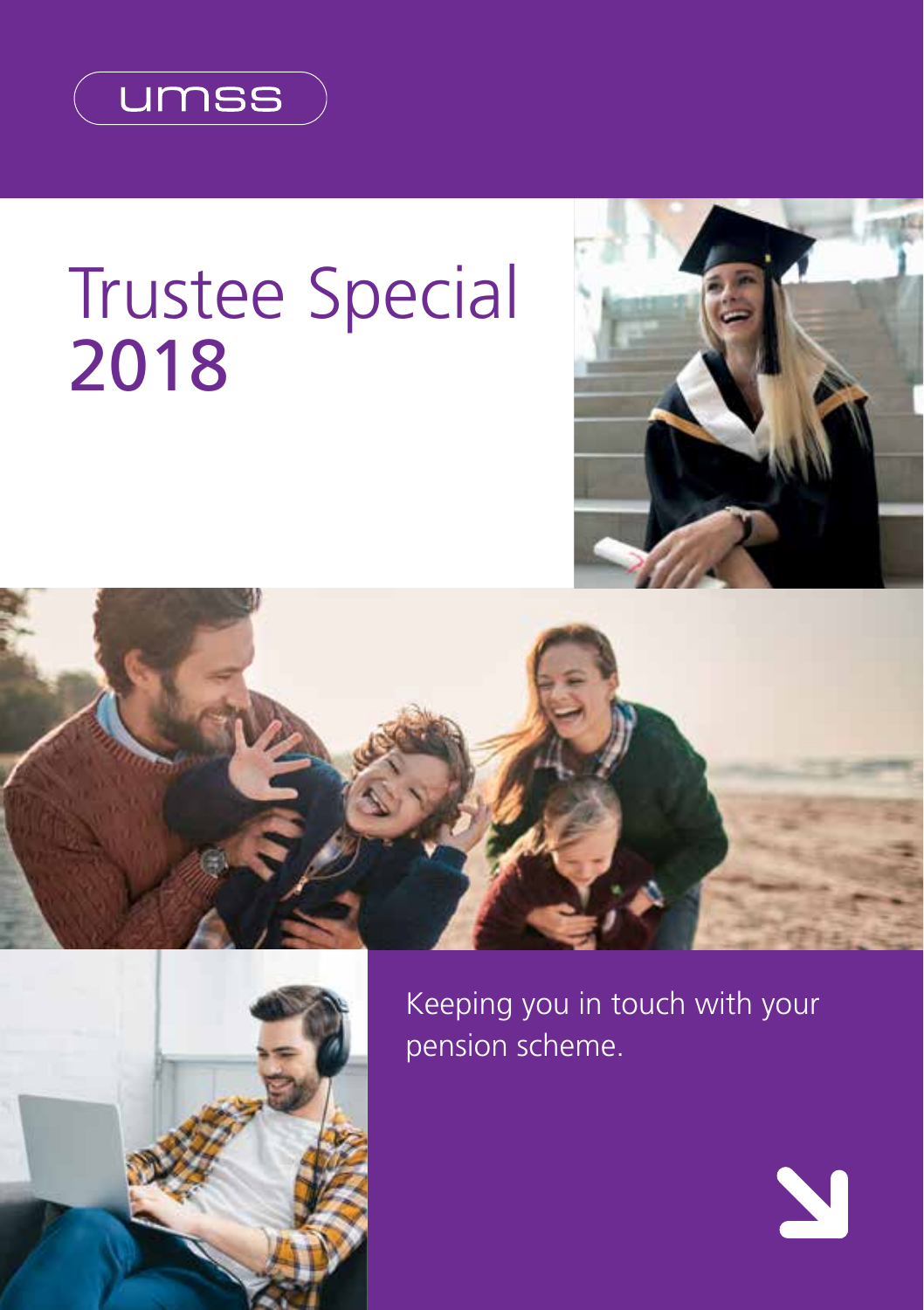

## WELCOME

#### Welcome to the Trustee Special Newsletter.

In light of the recent UMSS consultation, this is an opportunity for us to update you on the funding position of The University of Manchester Superannuation Scheme (UMSS), as well as important information regarding UMSS.

As you will be aware The University of Manchester (the University) have consulted with active members, eligible employees and the campus trade unions about changing the benefits in UMSS. The consultation ended on 11 September 2018. The University is now considering all feedback it has received and will make a decision on the outcome. Should the University decide to proceed with changes to UMSS, it will inform the Trustee and ask it to implement these changes. The University will then inform those it consulted with of the outcome.

Yours sincerely

Jon Ferns Chairman – UMSS Ltd



## INTRODUCTION

### Every three years a formal actuarial valuation of UMSS is carried out by an actuary, who measures the full financial health of UMSS.

The last formal actuarial valuation was as at 31 July 2016 and we shared the results with you in our latest newsletter. An interim valuation was completed at 31 July 2017 and the results are shown over the next few pages.

### How is UMSS's financial security measured?

UMSS's financial security is measured by comparing the difference between its assets and liabilities. The actuary assesses UMSS's assets by valuing them at their current market price but assesses the liabilities by making assumptions about future life expectancy, inflation, and expected investment returns. It is worth noting that the liabilities figures are estimates based on assumptions which might change in the future.

A shortfall occurs when a scheme's total liabilities are greater than its total assets. The 2016 formal valuation showed that UMSS has a shortfall of £207.4 million. The 2017 valuation indicated a shortfall of £196.7 million.

"UMSS's financial security is measured by comparing the difference between its assets and liabilities."

#### **Assets**

The funds built up from monies invested, together with returns on UMSS's investments.

#### **Liabilities**

The estimated current cost of providing the benefits earned to date by active members and those who have left UMSS, together with the pension benefits already in payment.

#### **Shortfall**

When there are not enough assets to cover liabilities.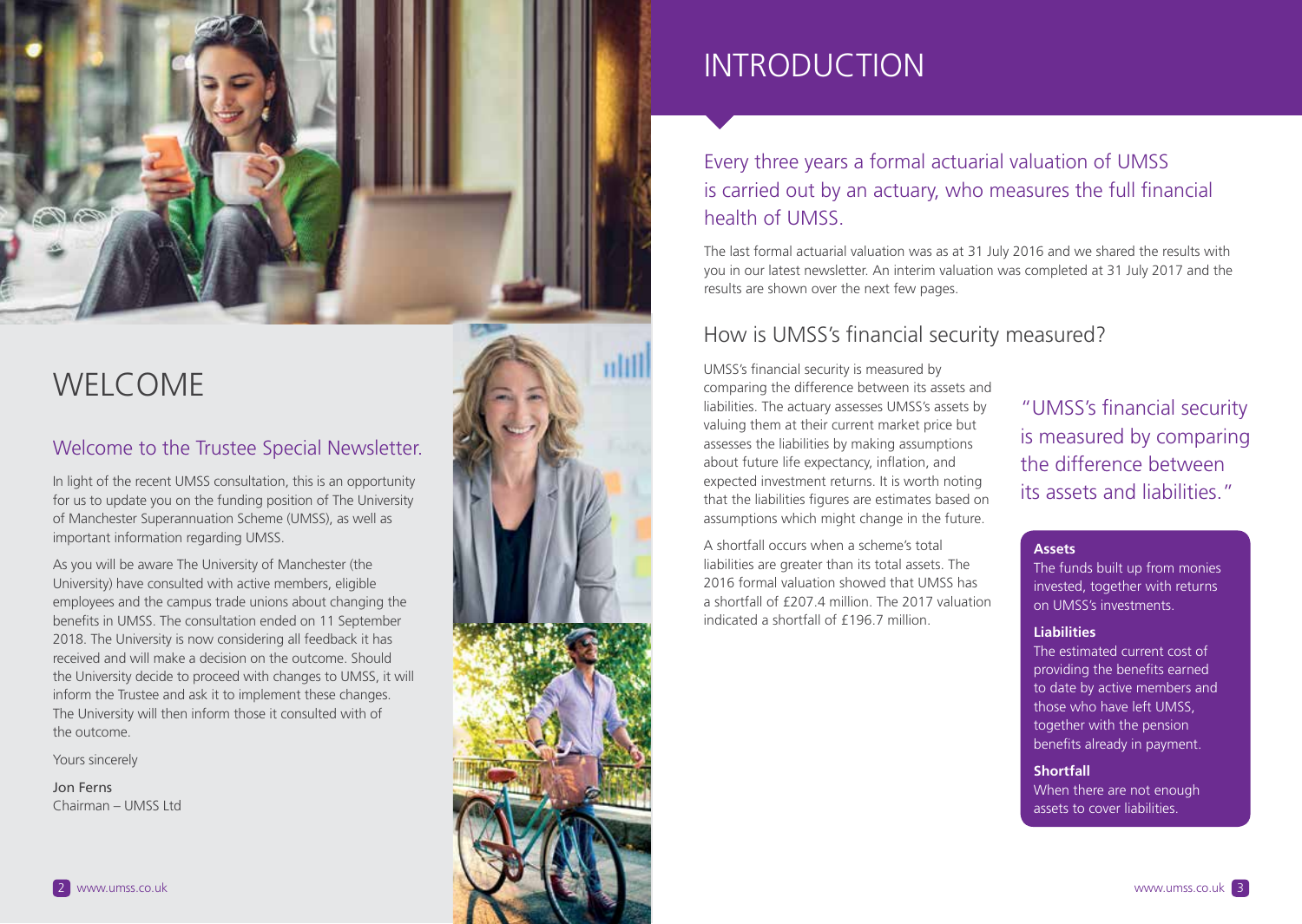## UMSS'S FINANCIAL POSITION

### Below are the results of the most recent interim valuation at 31 July 2017, compared with the formal actuarial valuation as at 31 July 2016.

Details of the interim valuation at 31 July 2018 will be included in Pensions News next year. The results below show UMSS's funding level on an 'ongoing basis', which assumes that UMSS will continue as it is now and makes no allowance for the proposed benefit changes.

#### Interim valuation at 31 July 2017



#### Formal actuarial valuation as at 31 July 2016



### Explanation of the change in funding level

The interim valuation at 31 July 2017 showed that the funding level has improved since the formal valuation as at 31 July 2016. This is in line with the Recovery Plan that was agreed between the Trustee and the University. The change in the funding level from July 2016 to July 2017 shows an increase in the value of the liabilities, offset by better than assumed investment performance, favourable scheme experience and the payment of deficit contributions by the University. The aim of the Recovery Plan is to eliminate the shortfall by 31 January 2035. This is being achieved through annual inflation-linked payments from the University which started at £6 million from 1 August 2017, with the expectation that investment returns will also help to eliminate the shortfall.

A **Recovery Plan** is usually only revised at each formal actuarial valuation and considers the financial strength of the University to ensure a reasonable repayment period. This is outlined in the Statement of Funding Principles, Recovery Plan and Schedule of Contributions. These documents can be accessed at **www.umss.co.uk/documents**

#### What would happen if UMSS needed to wind up?

It is a legal requirement for us to inform you of what would happen if UMSS was to wind up – this does not imply that the University has any intention to wind up UMSS.

The formal valuation as at 31 July 2016 showed that UMSS's assets could not fully cover the benefits of all members if UMSS wound up on that date. The funding level on this basis was 44% and the additional amount needed to secure members' benefits was £664.3 million.

The assessment assumes that, in the event of a wind up, members' benefits would be paid in full through an insurance policy. As insurers must take a cautious view of the future, the estimated money required to secure benefits through an insurance company is much more than is shown in the ongoing funding level.

If UMSS were to terminate, the law requires the University to pay sufficient money to the Trustee so that we can purchase the full benefits built up in UMSS with an insurance company. It may be, however, that the University would not be able to pay this full amount. If the University became insolvent, the Pension Protection Fund (PPF) might be able to take over UMSS and pay compensation to members. Further information and guidance is available on the PPF website at **www.pensionprotectionfund.org.uk**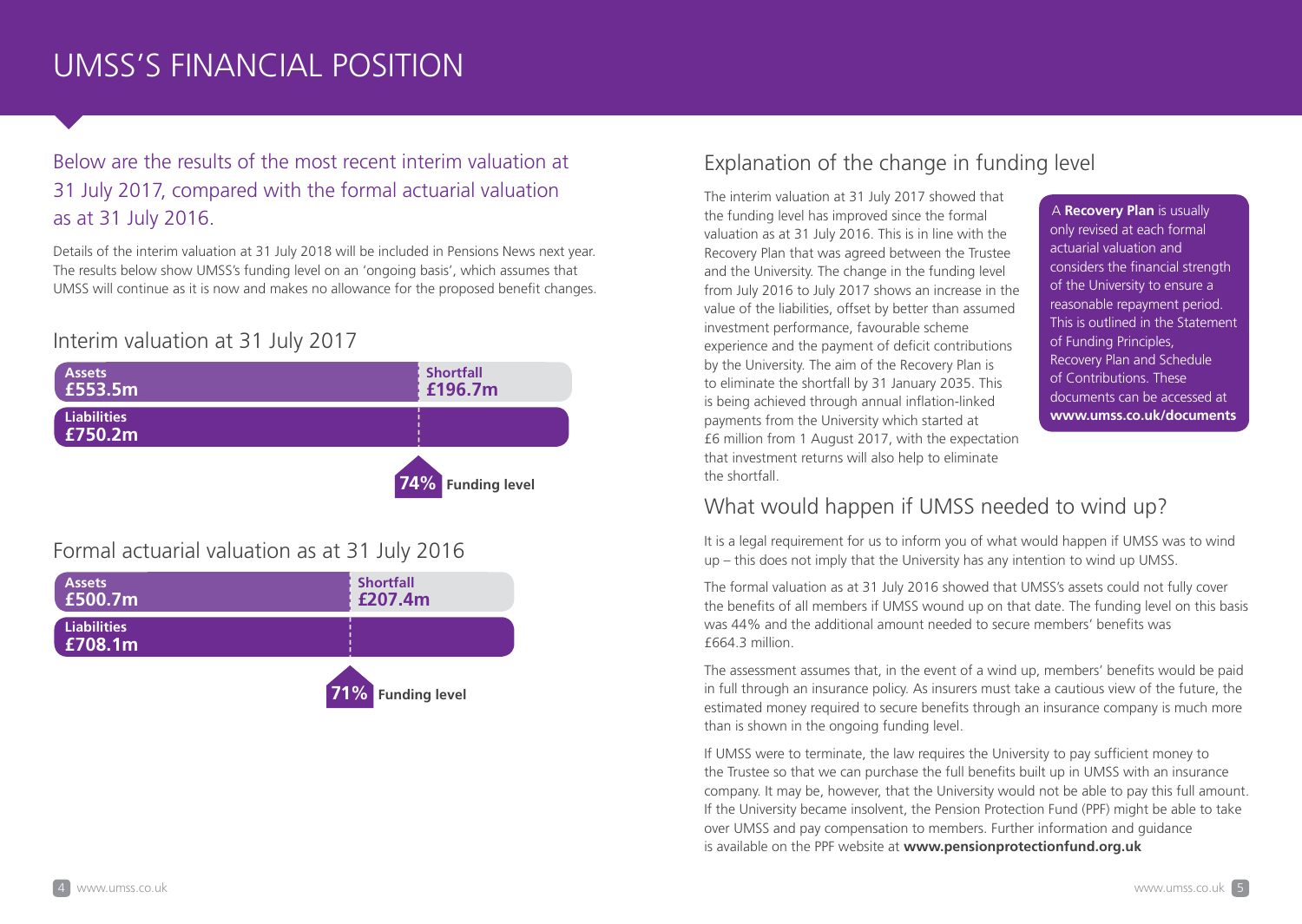## VALUATION UPDATE

## KEEPING IN TOUCH

#### The Pensions Regulator's Directions

We are required to tell you whether The Pensions Regulator has used its legal powers (provisions of the Pensions Act 2004) to make directions as to:

- Change the rate at which members earn benefits
- The way that the pension scheme values members' benefits
- Set a deadline for making good the shortfall
- Set the future level of contributions

Such a course of action is rare, and we can confirm that The Pensions Regulator has not used any of its powers in relation to UMSS.

#### **Is there anything else I need to know?**

Regulation also requires us to confirm if the University has taken any money out of UMSS. We can confirm that this has not occurred.





#### Who have you nominated?

It's important to keep your Nomination Form up to date so that in the event of your death we know who you would like to receive any lump sum death benefits. If you've received your pension for more than five years you don't need to update your form.

### "It's important to keep your Nomination Form updated..."

Visit **www.umss.co.uk/documents** - select the forms tab, and then Nomination Form to complete your form today.

#### Have you recently moved house?

We need to know if your details or circumstances change, such as your address, so we can keep you updated about your pension benefits. Use the contact details on the back page to let us know if your circumstances have changed.